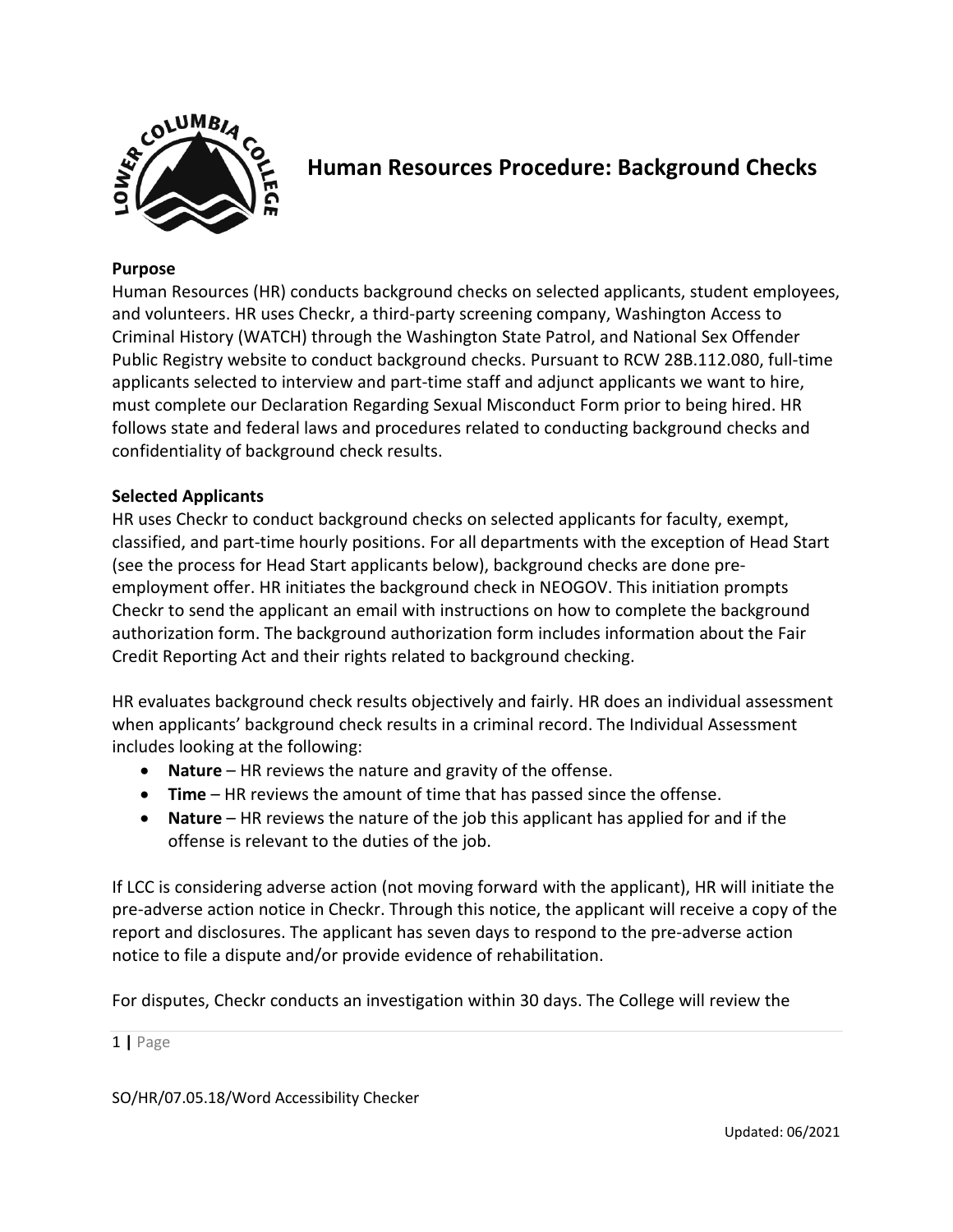investigation and make a decision. In cases where the applicant provides evidence of rehabilitation, the College will hear their perspective and make a decision. If the applicant doesn't respond at all to the pre-adverse action notice or the College reviews any new information and decides to move forward with adverse action, Checkr will send the postadverse action notice to the applicant.

HR follows confidentiality laws related to background check results. Additionally, results are maintained electronically in the Checkr portal.

# **Declaration Regarding Sexual Misconduct**

# *General Information*

Pursuant to RCW 28B.112.080, applicants must declare whether they are the subject of any substantiated findings of sexual misconduct in any current or former employment or is currently being investigated for, or have left a position during an investigation into, a violation of any sexual misconduct policy at the applicant's current or past employers. By law, the College cannot hire an applicant who does not complete the declaration form. Even current employees (part-time or full-time) will go through the same process as external applicants when they are applying for another position with the College. Internal and external appointments will also go through the process.

For full-time positions, HR will send the Declaration Regarding Sexual Misconduct form to all applicants selected to interview via email. The applicant will either electronically sign the declaration or physically sign and return via mail/e-mail. For the applicant we hire, the Declaration Regarding Sexual Misconduct form will be stored in benefit file. For applicants who are not selected for the position, the form will be stored in the recruitment file.

For part-time positions and adjunct instructors, HR will send the form to the applicants at the same time they receive information from Checkr about their background check. The applicant will either electronically sign the declaration or physically sign and return via mail/e-mail. The declaration form will go in the #2 file for part-time positions. For adjuncts, the declaration forms will be stored in a single file by fiscal year in the adjunct benefit file drawer.

# *Inquiry with Prior Postsecondary Institutions*

Pursuant to RCW 28B.112.080, prior to an official offer of employment to an applicant, HR must request in writing, electronic or otherwise, that the applicant's current and past postsecondary educational institution employers provide the information about any sexual misconduct committed by the applicant and all documents in the previous employer's personnel, investigative, or other files relating to sexual misconduct, including sexual harassment, by the applicant. HR will send the request and it shall include a copy of the declaration and statement signed by the applicant.

2 **|** Page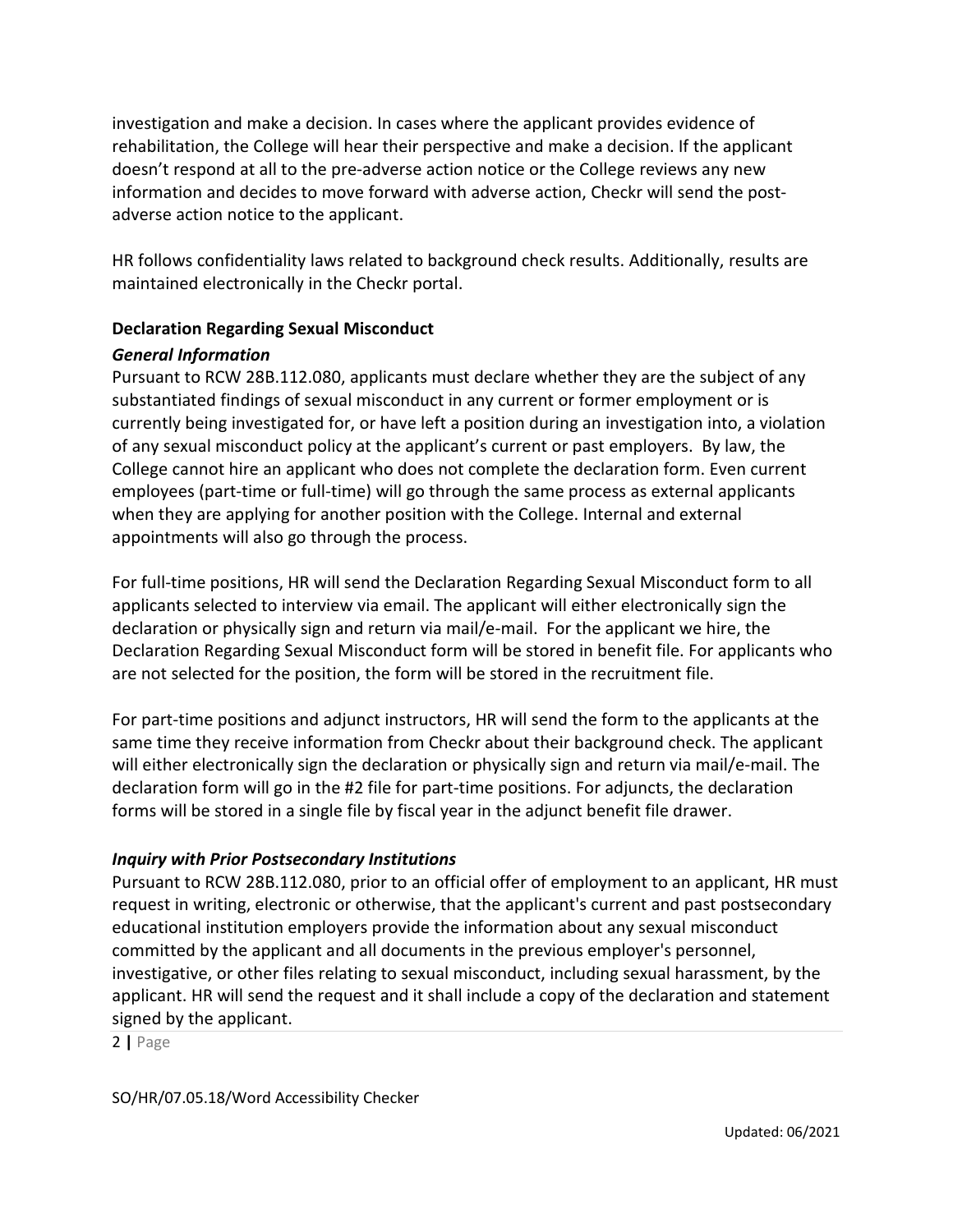HR will send the Declarations/information release authorizations to the previous postsecondary institutions' Human Resources department/office.

- 1. If nothing is found at post-secondary institutions, verification can stop there
- 2. If sexual misconduct records are found, reports go to the Director of HR.
- 3. The declaration form and correspondence with postsecondary institutions will be stored in accordance with in the General Information section above

# *When Contacting Previous Employers*

• If an email address is provided for the previous employer's HR office or a specific HR employee, the verifier will send the authorization form to that email address with a general template. Here's an example of an email:

*"To Whom It May Concern,*

*Hello. We have a finalist in one of our recruitments that has listed EMPLOYER NAME as a previous or current employer. Due to a law that recently went into effect, we are currently verifying information related to disclosures of sexual misconduct and are asking that you please complete the attached form for former employee APPLICANT NAME.* 

*If this is not the right place that this verification needs to go, would you please forward it where it needs to go, or let me know so that I may do so?"*

*Once completed, please email the form back to me at this email address at your earliest convenience. Please feel free to email me if you have any questions or concerns. Thank you for your time and for your help."*

- If a phone number is provided but no contact information is provided:
	- $\circ$  The verifier will call the number and see if there is an email address where the form can be sent, OR;
	- o Look online for contact information for that organization (especially if they have an HR office or department)
- The verifier will write down how/when they contact an organization and any applicable notes
- If no response is received within a week, the verifier will reach out at least one more time

3 **|** Page

SO/HR/07.05.18/Word Accessibility Checker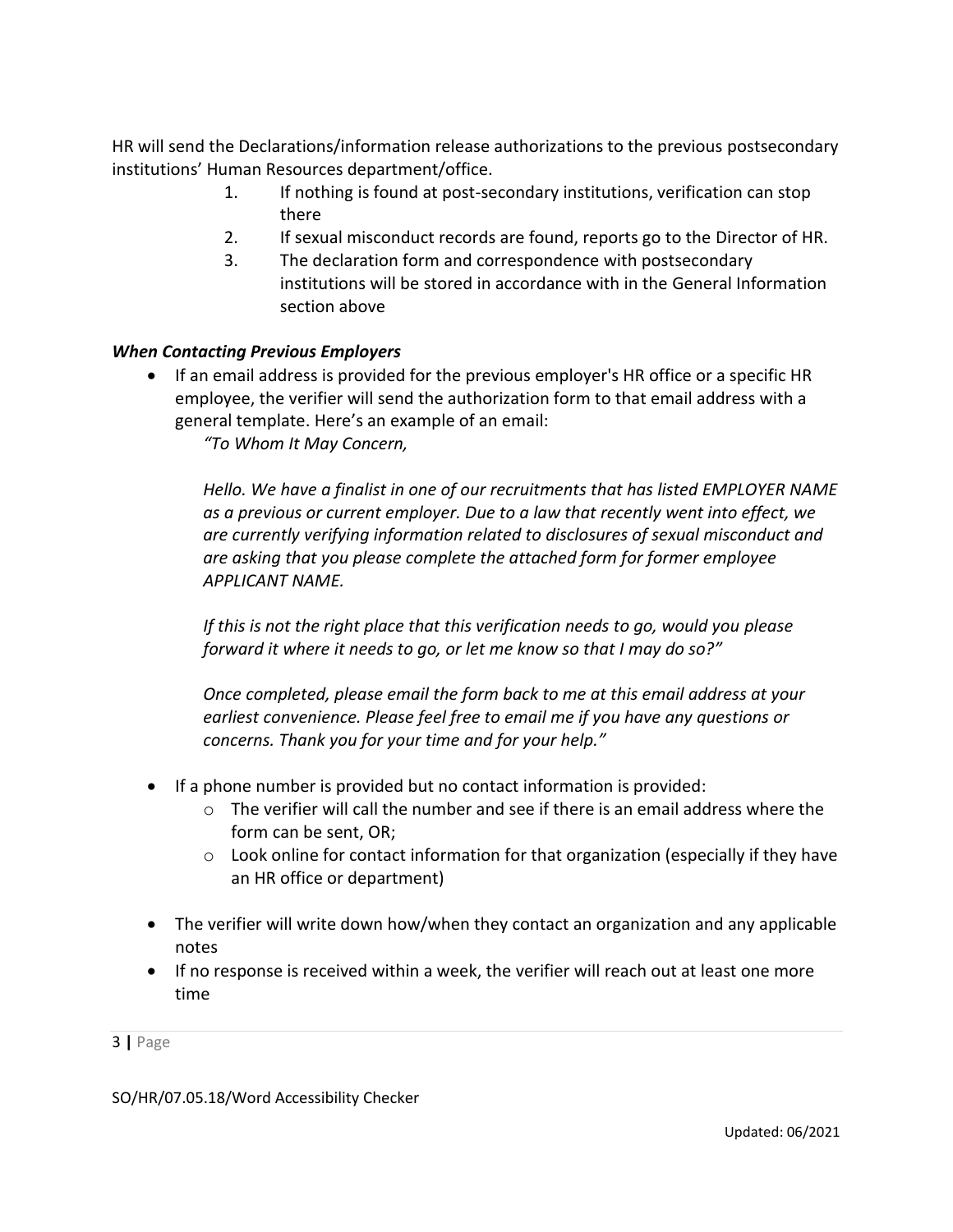$\circ$  After two documented attempts to contact the organization, the verifier will make note that the organization was unresponsive and move on. Documented attempts will be stored with applicant's declaration form as indicated in the General Information section above.

## *Responses from Postsecondary Institutions*

Whether sexual misconduct records were found and the date the information was received, responses from postsecondary institutions will be stored as indicated in the General Information section above.

- When all responses have been received:
	- $\circ$  If no sexual misconduct records were found, the HR will make an offer to the applicant
	- $\circ$  If sexual misconduct records were found, the HR Director will be notified

## *Requests from Other Institutions*

If LCC receives a request for information about a former employee of the College regarding sexual misconduct, HR will respond to the request. HR will maintain a spreadsheet that contains the names of employees who have been investigated for sexual misconduct while employed with the College and the location of those files. Prior to releasing records, all names other than the former employees' name will be redacted.

Any LCC Employee who is contacted for a reference check which includes, but is not limited to an inquiry regarding sexual misconduct on an LCC employee or former LCC employee must refer the employer to HR so that LCC can comply with RCW 28B.112.080 and provide any history of sexual misconduct.

#### **Background Checks on Student Employees, Volunteers, & Host Families**

Supervisors, Payroll, or the International Program request background checks on student employees, volunteers, and host families. HR ensures authorization is received by the prospective student employee or volunteer before conducting their background check. Personal information that is needed to conduct the background check is not communicated via email. Student employees, volunteers, and host families must complete the online Background Check Authorization form or the paper form, both of which include information about the Fair Credit Reporting Act.

HR conducts a background check through WATCH and a search through National Sex Offender Public Registry website. HR then evaluates background check results objectively and fairly. HR does an individual assessment (steps indicated above) when applicants' background check results in a criminal record. HR follows confidentiality laws related to background check results. Additionally, results are maintained electronically in HR's WATCH account.

4 **|** Page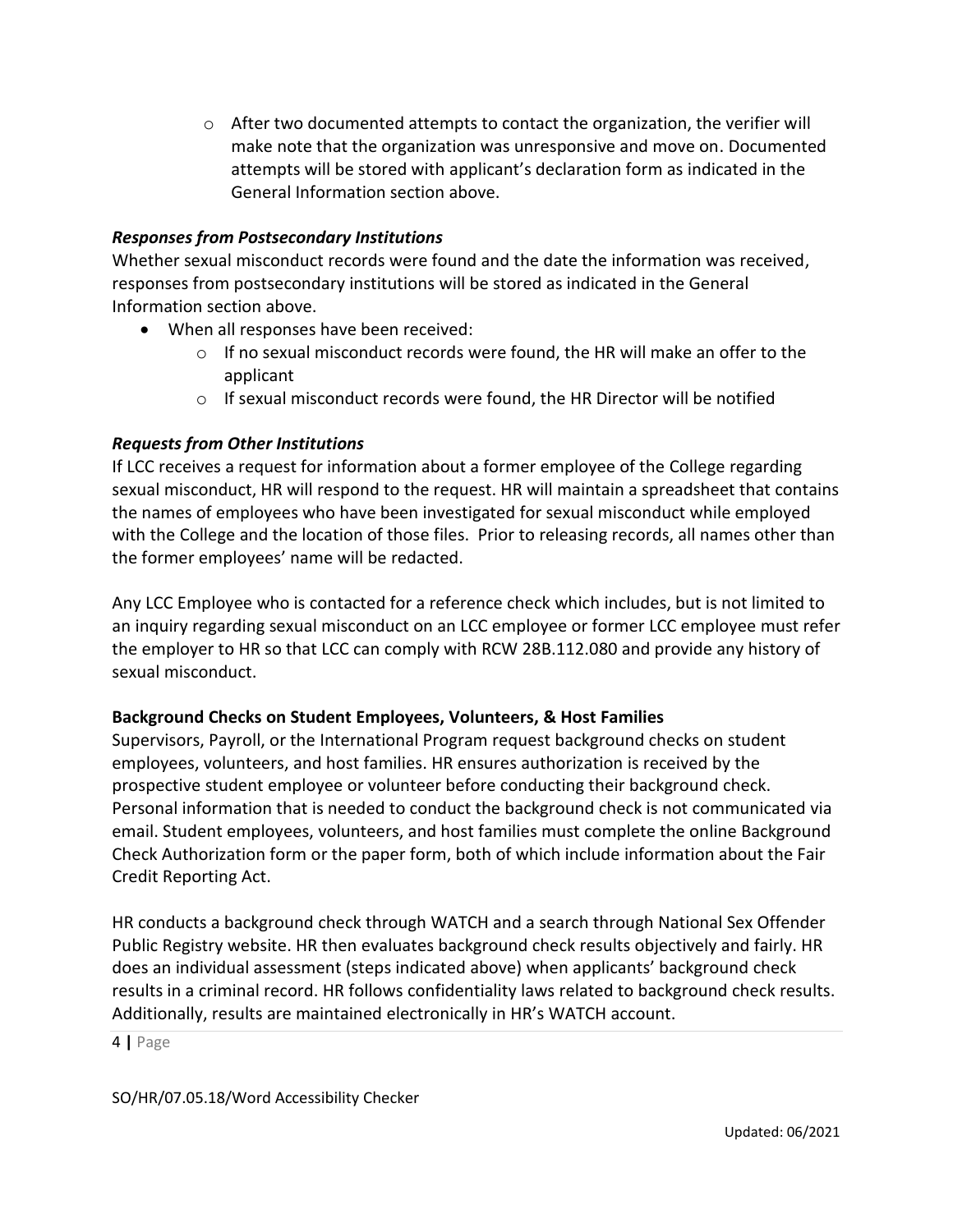## **Background Checks on Head Start Employees**

Head Start standards require that applicants for Classified, Exempt, and part-time hourly positions have their background check completed prior to interviewing for the opening. The Head Start Administrative Services Manager or designee conducts the background checks for these applicants in WATCH. The results are printed to follow Head Start procedures and maintained securely in Head Start. Upon offer and acceptance of a position, in compliance with the Department of Early Learning rules, Head Start will move forward with additional background checks.

The Head Start Administrative Services Manager or designee will collect the Declaration Regarding Sexual Misconduct form from full-time and part-time hourly applicants they wish to hire. Completed forms will be sent to Human Resources and maintained in recruitment files in HR.

The Head Start Administrative Services Manager or designee will also conduct background checks on student employees and volunteers within the Head Start department through WATCH and also checking the National Sex Offender Public Registry. They will ensure authorization is received by the prospective student employee or volunteer before conducting their background check. Volunteers and student employees must complete the online Background Check Authorization form, which includes information about the Fair Credit Reporting Act.

The Head Start Administrative Services Manager or designee evaluates background check results objectively and fairly. They follow confidentiality laws related to background check results. Additionally, background check results are maintained in the Head Start department (please note this does not include the sexual misconduct forms).

# **Background checks on Early Learning Center Employees**

As required by Washington State Department of Children Youth and Families and in compliance with the Childcare Licensing Codes (WAC), all employees, including students, must be listed on the Early Learning Center's MERIT account.

The Early Learning Center designee will manage the Early Learning Center's MERIT account. This account is how new employees submit their background applications, as well as their fingerprints done through Washington State Patrol. This process starts once an applicant has been selected for the position and the applicant must register themselves through MERIT. HR will also run their backgrounds through Checkr before offering the position as preliminary to the Early Learning Center background process.